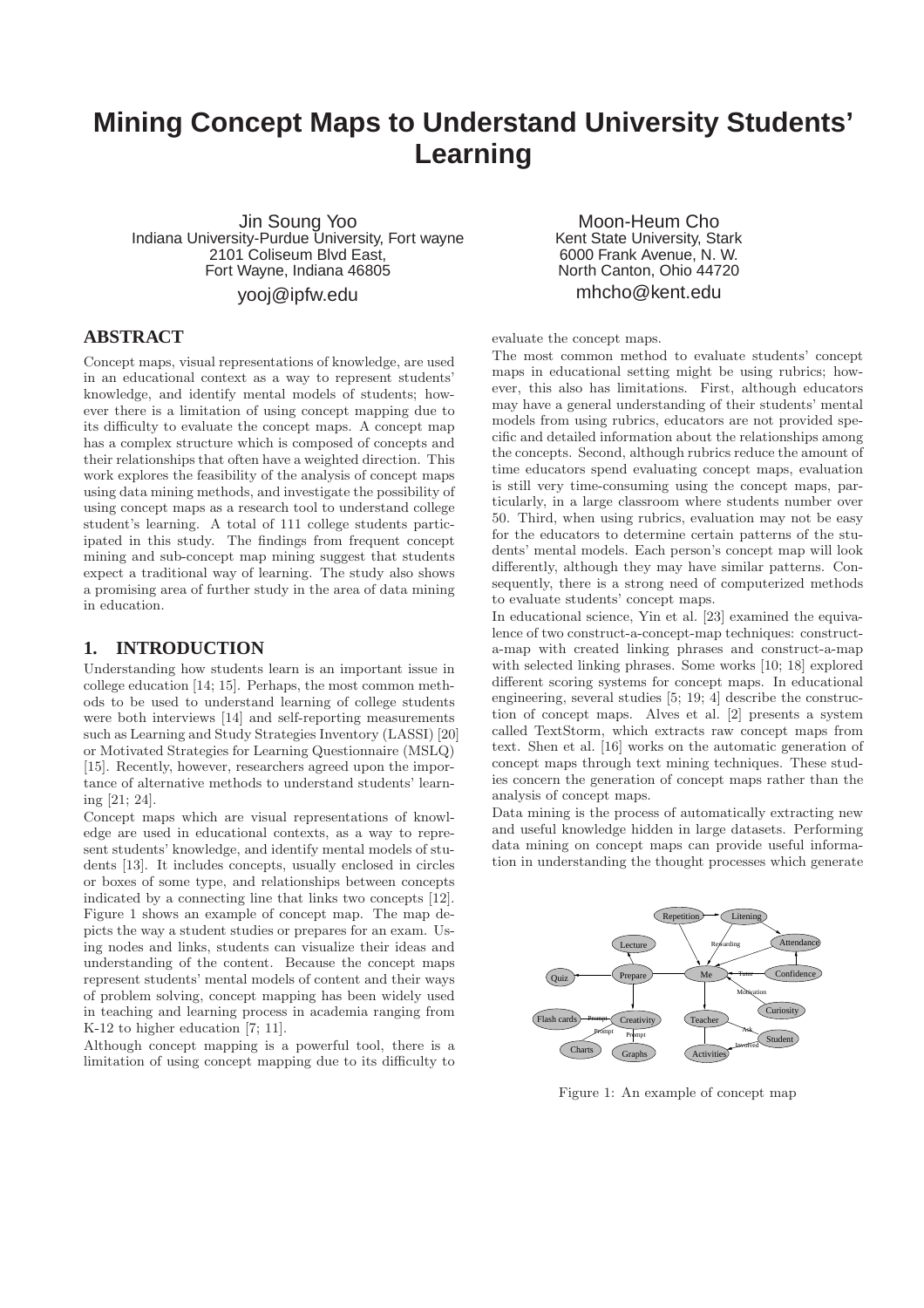them. In this study, we explore the feasibility of the analysis of concept maps using data mining methods, and investigate the possibility of using concept maps as a research tool to understand college student's learning.

## **2. DATA COLLECTION**

We first describe participants in this study, concepts provided to them, and data collection procedure.

### **2.1 Participants**

Data were collected from 10 college Critical Inquiry (CI) courses designed to help underprepared students to either acquire study skills or efficacy/motivation. The CI courses was chosen due to the large enrollment members, of approximately 300 students per semester, and they provide specific learning contexts through pairing the CI courses with other subject courses such as psychology, chemistry, biology, education, and archeology. The primary purpose of pairing the CI courses with other subjects courses is to facilitate student to learn better in a specific subject area. A total of 111 students participated in the study by drawing their concept maps. Based on the information students provided, 58 students were females, most students were Caucasian (n=83), and most students were freshmen (n=94).

### **2.2 Concepts**

A total of 112 concepts were designed for this study. We reviewed the concepts with the two instructors who taught the study skill course. The 112 concepts consist of seven categories including classroom learning (e.g., listening, reading, or discussion, total 41 concepts), action for study (e.g., self-explanation, annotations, or memorization, total 18 concepts), learning tools (e.g., notes, charts, or textbooks, total 22 concepts), internal trigger (e.g., inquiry, curiosity, or creativity, total 4 concepts), motivation (e.g., will, confidence, or inspire, total 12 concepts), school facilities (e.g., library, web, or writing center, total 7 concepts), or people (e.g., teacher, classmate, or parent, total 8 concepts).

### **2.3 Procedures**

Two weeks after mid-term exam week, we visited each class and administered the concept maps to students. In each class, we provided a 10-minute orientation about concept maps and drew one map for students on a whiteboard as a demonstration. Students were asked to respond to the question "how do you learn in a college class?". They drew their concept maps with pen and pencil since the class room was a regular class room that didn't have computers for individual students.

# **3. CONCEPT MAP MINING**

Through discussions with education researchers, we listed their interesting queries to the students' concept maps. In this work, we focused on two problems: "Which concepts are frequently used in students' concept maps?" and "Which sub concept structures are commonly observed in students' concept maps?". For answering the first question, we conducted frequent item set mining task [1] to the concept map data, and for the second question, we used sub-graph mining task [9].

### **3.1 Data preprocess**



Figure 2: Input data formats for data mining

After collecting students' hand-drawn concept maps, we digitalized them. Concept maps can be represented by graphs, consisting of nodes( or vertices), which represent concepts, and arcs( or edges), which represent relationships between the concepts. In the graphs of concept maps, vertices should have labels associated with them. Edges may have associated labels and directions represented by arrows. Vertices and edges may have their own weighted value to designate their significance.

Although a list of predefined concept names and relationship names were provided, students misspelled some names or gave wrong concept and relationship names different from the predefined names. We also noticed, that in several instances synonyms or plurals of the same word were used as labels, and that some students did not follow a standard in the labeling of nodes and edges or in the use of arrows to denote direction on the edges. Our digitalization process checked all inconsistent concept names and relationship names in the concept maps.

### **3.2 Frequent association concept mining**

In order to find common concepts students have used for their concept maps, we applied a methodology known as association analysis to the concept data. Association analysis task in data mining is useful for discovering interesting relationships hidden in large data sets. The uncovered relationships are represented in the form of association rules or a sets of frequent items [17; 1]. For example, a frequent item set, {Lectures, Notes} suggests that a strong relationship exists between lecture and note in learning strategy. The frequency of the associated items is often measured with support. The *support* of an item-set  $x$  is defined as the fraction of all transactions that contain x, i.e.,  $s(x) = \frac{sc(x)}{N}$ , where N is the total number of transactions, and  $\hat{sc}(x)$  is the support count of x,  $sc(x) = |\{t_i | x \subseteq t_i, t_i \in T\}|$ . If the support of item-set  $x$  is greater than a given support threshold,  $x$  is called a frequent item-set.

For the association analysis, data should be prepared with transaction data format. We transformed our digitalized concept map data to concept transaction data as shown in Figure 2 (a). Each row in this table corresponds to a transaction that contains a unique identifier labeled TID, and a set of concepts used by a student in drawing his/her concept map. Here, a relationship between two concepts is not included in the transaction. There are many algorithms for association analysis [1; 3; 17]. We used Apriori algorithm [1]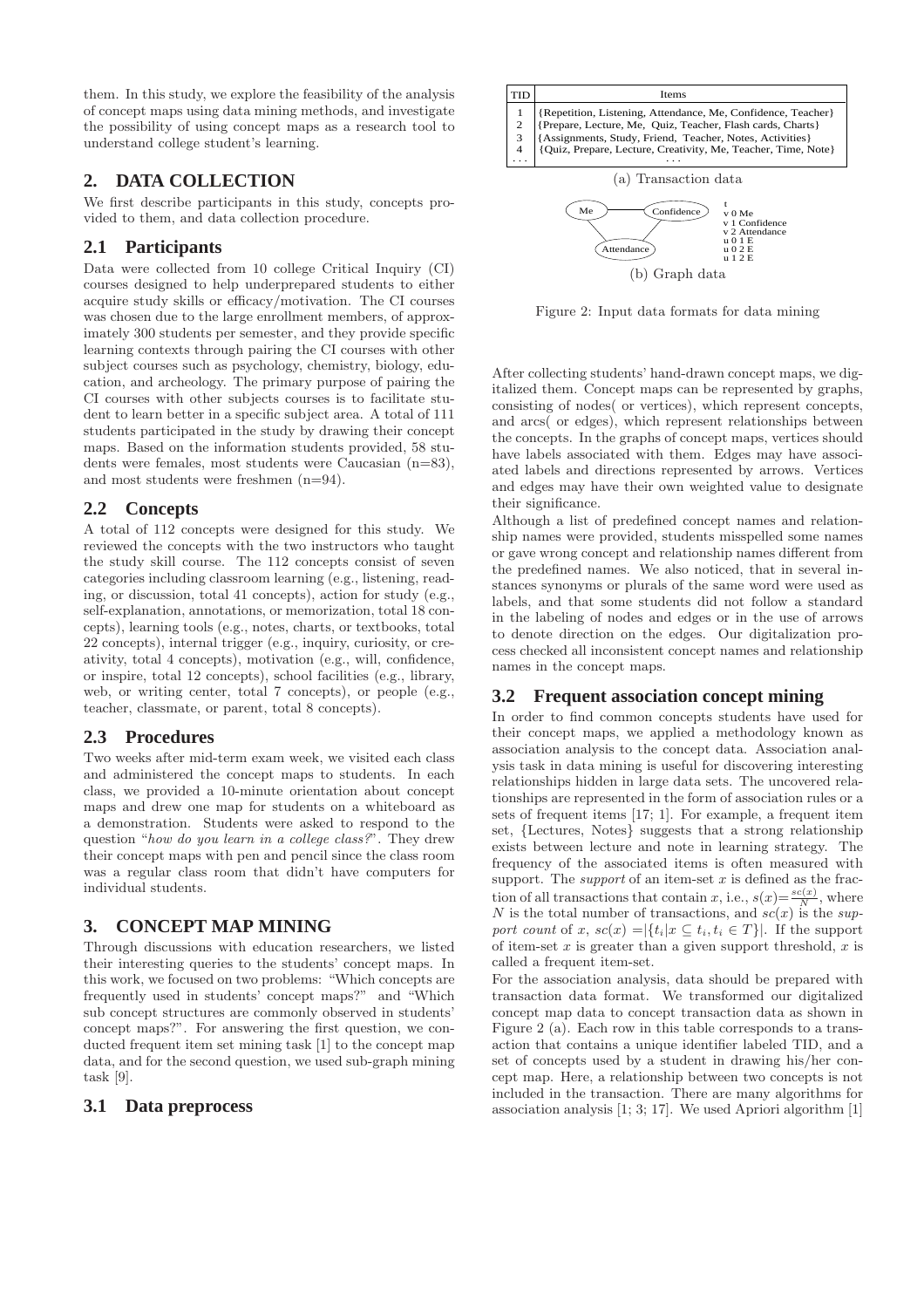for our analysis. Four different minimum frequency thresholds 30%, 40%, 50% and 60% were used.

### **3.3 Frequent sub-concept map mining**

The second analysis is performed in order to derive a set of common sub structures among the collection of concept graph data. We applied frequent sub-graph mining task [17; 6] to our concept map data. Each concept map can be represented as a graph data as shown in Figure 2 (a). A concept graph  $G = (V, E)$  is composed of a concept vertex set V and a set of edges E connecting between pairs of vertices. A graph  $G' = (V', E')$  is a sub-graph of another graph  $G = (V, E)$  if its concept vertex set V' is a subset of V and its edge set  $E'$  is a subset of  $E$ . The frequency of a sub-graph is also measured by support. The support for a sub-graph  $g$  is defined as the fraction of all graphs that contain g as its sub-graph, i.e.,  $s(g) = \frac{s c(g)}{|GD|}$ , where GD is a collection of graphs, and  $sc(g)$  is the support count of g, i.e,  $\textit{sc}(g) = |\{G_i | g \subseteq G_i, G_i \in GD\}|$ . Sub-graphs (sub-concept map structures) g such that  $s(g) \geq minsup$  are frequent sub-graphs. There are several algorithms for frequent subgraph mining such as FSG [9], gSpan [22] and SPIN [8]. We fed the concept graph data to the FSG algorithm [9]. Figure 2 (b) shows an example of input data format for the FSG algorithm. The required order for a valid graph data begins with 't' followed by all vertexes in the graph and finally by all the edges. Three different frequency thresholds, 10%, 20% and 30% were used for our analysis.

### **4. RESULTS**

107 concept maps among 111 maps were analyzed. Four concepts maps were deleted because the concepts were not recognizable or students did not follow the instructions. Given the 112 concepts, a total number of 110 concepts were used. The maximum number of concepts and lines a student used were 39 and 31 respectively in each concept map, and the average concepts and lines students used were 13 and 14 respectively.

Given 112 concepts, only 15 concepts: 'teachers', 'me', 'notes', 'lectures', 'time', 'repetition', 'textbooks', 'listening', 'flashcard', 'parents', 'reading', 'annotation', 'study', 'tutor' and 'activity' concepts are used by students with 30% frequency. Among association patterns having two concepts, {teachers, me}, {teachers, notes} and {me, notes} showed very high frequency of over 60%. Among patterns having three concepts, {teachers, me, time}, {teachers, lectures, repetition} and {teachers, textbooks, repetition} showed over 50% frequency. Two concept sets having four items, {teachers, lectures, repetition, time} and {teachers, textbooks, repetition, time} showed around 30% frequency.

In the sub-graph mining, the size of the patterns is measured by the number of edges. Table 1 shows sub-concept map structures with at least 10% frequency. When the threshold was set to 30%, three types of frequent sub-concept map patterns were found such as "me-listening" ( $\mathrm{sc} = 34$  out of 107), "teacher-lectures" (sc = 44), and "me-notes" (sc = 49). When the threshold comes to 20%, a total of 15 frequent sub-concept map structures were observed. Among them, 12 sub-graph structures were about 'me' strategies or actions, 2 sub-graphs were about 'teacher' related patterns, and 1 sub-graph was between me and teacher. Last, when the threshold was 10%, a total of 47 simple sub-graphs were discovered where 36 sub-graphs were 'me' initiated concepts, 6 sub-graphs were 'teacher' related concepts, 5 sub-graphs explain between teacher and me, with one or more of the other elements.

### **5. DISCUSSION**

In this study, it was found that most students learn through 'me' initiated behaviors (e.g., "me-listening" or "me-ask") or using learning tools (e.g., "me-notes" or "me-textbooks"). Learning through active interaction with teachers or peers was not observed. This indicates that early level college students focus on individual learning rather than learning through interaction with others. It may also reflect lecture oriented college courses. However, readers should consider that too many concepts given to students may have resulted in difficulty identifying patterns between students and others.

From this initial research, we found both possibilities and challenges when using concept maps in this capacity in an educational context. First, when used with data mining techniques, concept maps can be useful to interpret large sets of concept maps. As can be seen in our data analysis,

| Relevant     | Frequency       | Frequent sub-concept           |
|--------------|-----------------|--------------------------------|
| concept      | (Support)       | map patterns                   |
|              | count)          |                                |
| Me(Students) | 49              | Notes - Me                     |
|              | 34              | Listening - Me                 |
| Teachers     | 44              | Lectures - Teachers            |
| Me(Students) | $\overline{31}$ | Teachers - Me                  |
|              | 30              | Textbooks - Me                 |
|              | 29              | Flashcards - Me                |
|              | 29              | Lectures - Me                  |
|              | 29              | Reading - Me                   |
|              | 28              | Study - Me                     |
|              | 27              | Attendance - Me                |
|              | 24              | Annotation - Me                |
|              | 21              | Pay attention - Me             |
|              | 22              | Flashcard - Me -Notes          |
| Teachers     | 22              | Notes - Teachers               |
| Etc.         | 21              | Teacher - Lecture - Me         |
| Me(Students) | 16              | Questions - Me                 |
|              | 16              | Review - Me                    |
|              | 16              | Discussions - Me               |
|              | 15              | Assignments - Me               |
|              | 14              | Study - Me                     |
|              | 14              | Memorization - Me              |
|              | 13              | Classmates - Me                |
|              | 12              | Asking - Me                    |
|              | 12              | Class - Me                     |
|              | 18              | Lecture - Me - Notes           |
|              | 16              | Listening - Me - Reading       |
|              | 15              | Reading - Me - Notes           |
|              | 15              | Attendance - Me - Notes        |
|              | 14              | Notes - Me - Teacher           |
|              | 14              | Annotation - Me - Notes        |
|              | 13              | Study - Me - Notes             |
|              | 12              | Listening - Me - Notes         |
|              | 11              | Textbooks - Me - Flashcard     |
|              | 11              | Annotation - Me - Textbook     |
|              | 11              | Reading - Me - Teacher         |
|              | 11              | Lecture - Me - Textbooks       |
|              | 11              | Attendance - Me - Textbooks    |
|              | 11              | Listening - Me - Pay attention |
| Teachers     | 15              | Discussion - Teacher           |
|              | 14              | Questions - Teacher            |
|              | 13              | Teach - Teachers               |
|              | 12              | Listening - Teacher            |
| Etc.         | 18              | Teacher - Notes - Me           |
|              | 13              | Lectures - Teacher - Me        |
|              | 11              | Teacher - Questions - Me       |
|              | 12              | Teacher - Lecture - Me - Note  |
|              |                 |                                |

Table 1: Frequent sub concept map patterns